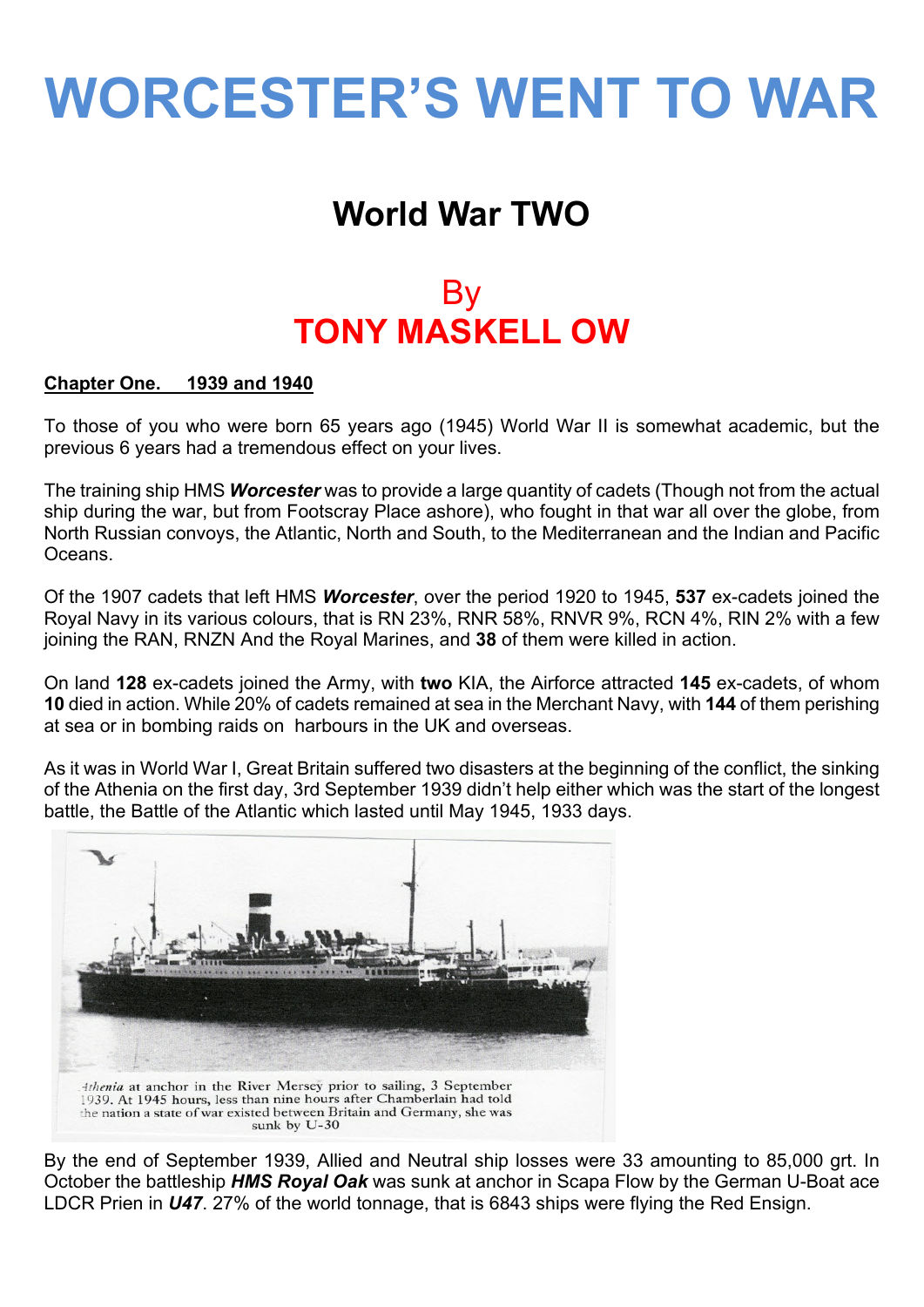The first convoy was assembled, and OB4 (Outward bound) sailed from Liverpool, and is the first to be attacked by U-Boats on 16th September 1939.

In June 1940 all Holiday camps were banned within 10 miles of the East and SE coast of England, and the German Luftwaffe bombed Eire in county Wexford killing 3 girls!

The first large disaster, now largely forgotten, were the two battles of Narvik only a few days apart in April 1940 in which although the German Naval surface forces took a battering with 10 destroyers and one submarine (nearly half their surface fleet) destroyed along with a number of supply vessels, the aircraft carrier *HMS Glorious* and her two escorting destroyers *HMS Acasta* and *Ardent* are sunk after the evacuation of Norway with the loss of 1474 lives, by the two German battle cruisers *Scharnhorst* and *Gneisenau*. Our OW representatives here were CMDR York Mcleod Cleeves (1912) DSO, DSC, RN in command of a group of minesweeper trawlers and in the air LCDR John Casson (1926) OBE, MiD RN shot down while flying his Swordfish biplane in an attack on the German ships, he ended up in Stalag Luft III and was a part of the planning team for the "Great Escape" in 1944, and the code master for MI9 while a POW. Another OW was LEUT (A) Rupert Lisburn Groynne Davies (1934) RN who also ended up in Stalag Luft III shot down while minelaying with his Fairey Swordfish, later becoming well known on Television as Maigret the Belgian detective.

Shades of the Wooden Horse of Troy; the Germans sent a battalion of infantry hidden in a merchant ship into Copenhagen, then on the 9th April 1940 when they emerged to seize the Danish King and Government with a fire fight around the port. Which led on to a German amphibious landing on Norwegian soil because Hitler had become convinced that it was essential to take control of Norwegian waters to enable safe passage of his ships and those bringing iron ore from Sweden as well as giving access to the Atlantic for the Kriegsmarine and to support Finland who were fighting the Russians.

The "Battle of Britain" was raging overhead of Kent and the home counties, but at sea, in the English Channel and the Southern North Sea, the RN was shelling every port between Antwerp and Cherbourg without any losses, the Germans had assembled thousand of barges to transport their troops across the Channel. But to do this they needed to have superiority in the air and on the sea and this they did not have. The RN with their bombardment, destroyed far more barges that the Airforce with their bombing of the ports where the barges were being assembled. The part that the RN and the Merchant Navy played, at that time and for much longer was the Battle **FOR** Britain, not the Battle **of** Britain.

"Careless talk Cost Lives", a propaganda slogan on billboards and in the papers, there was in fact a true example of this. The U-Boat U632, discovered in conversation with the single survivor of the tanker Cordelia, that behind his convoy HX224, was the slow convoy SC118 of 64 ships. 16 U-Boats were gathered to attack, in February, north of the latitude 50˚ N; 13 ships were sunk including the specialist rescue vessel, 3 U-Boats were sunk and 4 severely damaged, U632 did not take part, she was later sunk by a VLR Liberator west of Rockall.

Merchant seaman who became POW's became incarcerated in Marlag Nord near Bremen in northern Germany. It is not generally remembered that when a Merchant ship was sunk, the crew had their pay stopped from that moment, until they signed on another ship! This was the legal interpretation of the "articles of Agreement" between the Master and each crew member. In commercial law a sinking or abandonment terminated that particular voyage. In due course, some many months later, the survivor would receive a pay slip on that basis. Later it was agreed to pay survivors for one month or until returned to the UK, which ever was longer, any additional expense to be shared between ship owner and the government. After the establishment of the Merchant Navy Pool in 1941, a survivor would receive wages while waiting to 'sign on' his next ship.

In the Battle of the Atlantic, OW's were involved on Warships, Submarines, Aircraft and of course all types of Merchant Ships, Passenger/Troop ships, Tankers, General Cargo, Tugs and Trawlers to name but a few.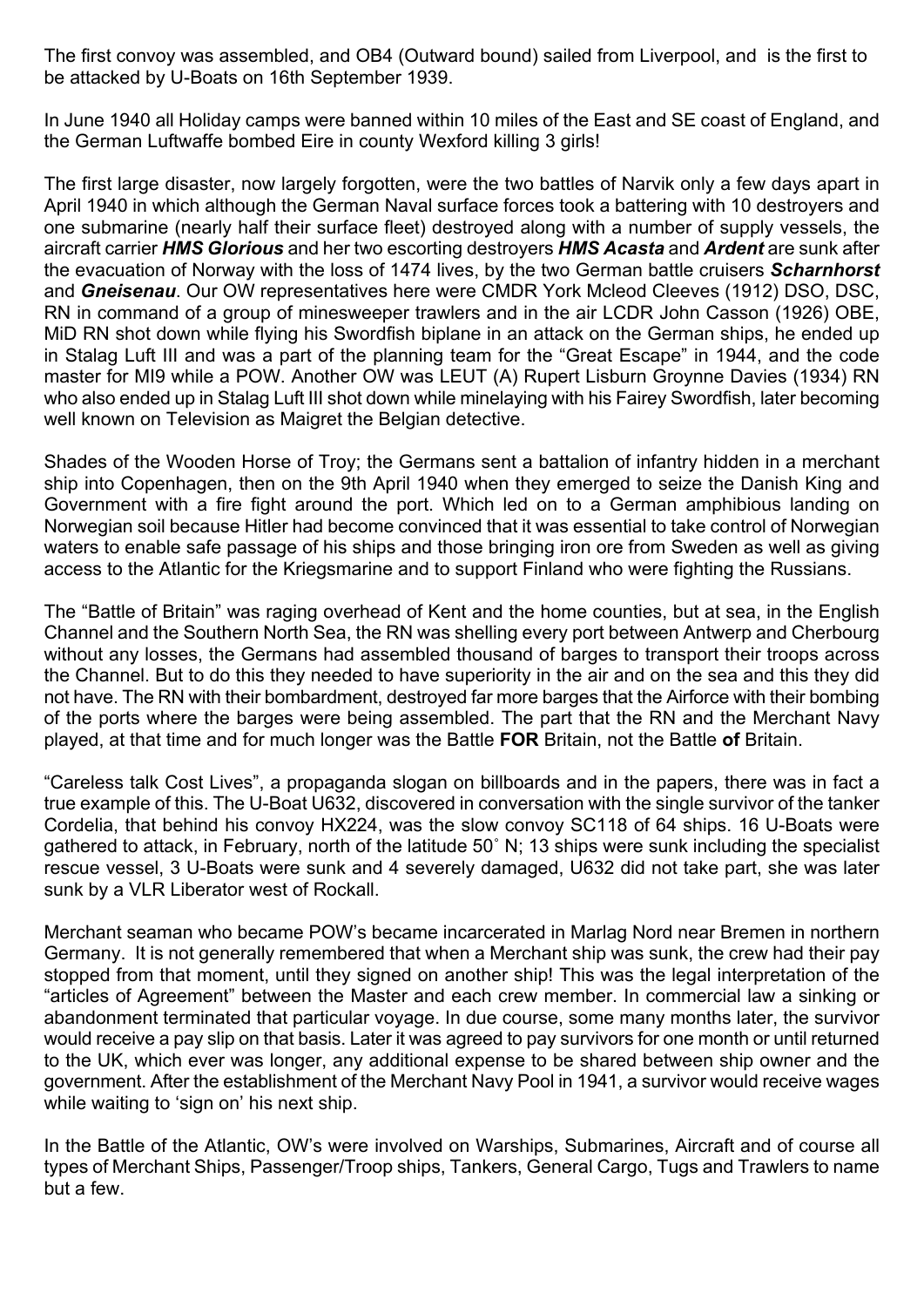There quite a number who never made it home, some but not all are remembered on a plaque at Tower Hill, London where 24,000 names are recorded.

Meanwhile in the halls of the Admiralty a CMDR N. Holbrook VC RN of World War One submarine fame – there is a town in New South Wales name after him, plus a full size replica of a 1960 70 "O" boat submarine. He became the head of the Casualty Department, with the task of interviewing survivors of torpedoing, bombing, mining or other enemy attack, with the object of improving survival at sea. Prior to 1939 ships lifeboats were usually made of timber, clinker built and very little resources were put into them for survival. In 1940, out of 160,000 seafarers employed in British flagged ships, only 40% had been on courses to defend their ships or crews.

An edict in 1940 said all ships voyaging through danger zones must carry liferafts, and all new ships be provided with a motor lifeboat, later in the war all tankers had to have one motor lifeboat. As the war progressed, ships lifeboats became made of steel, weighing around 7 tons, they had bilge hand rails, semi-rotary bilge pumps, Horlicks milk tablets, and special chocolate made by Fry and Rowntree, while Bovril made pemmican (not universally disliked!) the British, American and German had different versions of this product; softer biscuits were included. They were to be sealed in rust proof material and small sized containers and a fishing line and hooks. The 1950's survival stores were much, much less than this! Blue Funnel also provided prunes, raisins, and peanuts in their lifeboats on instruction by Mr. Holt himself.

At the outbreak of war, Gieves the well known Naval Tailors offered for £3.3.0 an inflatable vest, said to be capable of supporting 5 persons, it could be worn at all times without restricting movement, which was the major criticism of the standard lifejacket, though that changed from cork to kapok and had a whistle and light attached, much as is used today.

The biggest disaster on the Allied side was in May/June 1940, with the withdrawal of 385,000 troops from France mostly at Dunkirk but not all. Here again we had OW's in the thick of it.

On 27th May to 4th June 1940 with 340,00 British Army and 40,000 French and Polish soldiers were plucked from off the beach by 860 assorted vessels, 693 British, 168 French, Polish, Belgian, and Dutch vessels, from ships lifeboats sent from Merchant Ships loading or discharging in the London docks to large Destroyers and Ferries.

Worcester ex-cadets were heavily involved in the Armada of craft and 8 were rewarded for their efforts. One was Midshipman Malcolm John Ball (1938) who won a DSC while serving in *HMS Scimitar* and later a posthumous MiD when he was killed on *MTB218* when attacking a German convoy nearly exactly two years later.

It is sometimes forgotten that it was not only that troops were rescued from Dunkirk, but they were also pick up from Le Havre, Cherbourg, and St. Nazaire and even further into the Bay of Biscay.

It was here that the Cunard ship *Lancastria* was bombed while at anchor off the port of St. Nazaire, sinking with appalling loss of life, the greatest number ever lost on a single British flagged ship, the number being estimated at 2850, but because no one knew how many people were actually on board at the time. Here an OW came to the rescue, the Captain of the *Oronsay* also rescuing refugees and troops; Captain Arthur Edward Nicholls (1904) OBE MN, saved a good proportion of those who were actually saved.

The organisation to recover all these men and refugees from France came under the umbrella of Operation Dynamo, mastermind by Admiral Sir Bertram Ramsay, recalled from retirement in 1939 to act as Flag Officer Dover, he went on to organise Operation Torch (North Africa landings); Operation Husky (Sicily landings) Operation Neptune his 'piece de resistance' the Normandy landings, unfortunately he was killed in an aircrash when on duty in January 1945.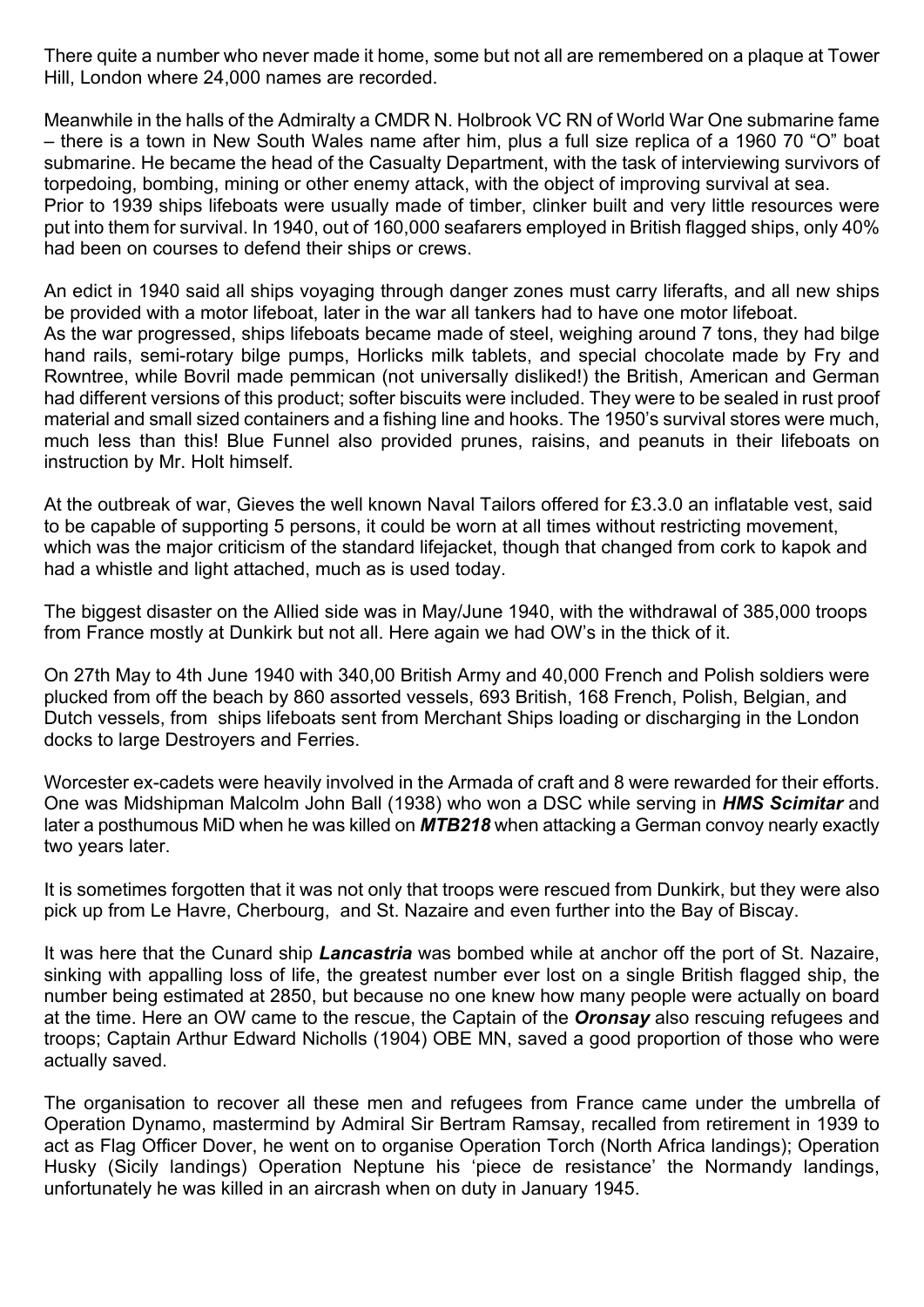The Channel Islands were occupied by the Germans on 30<sup>th</sup> June 1940 (70 years ago), the only part of the British Empire to come under day to day control by the Nazis.

There were some 388 honours and awards made to ex Worcester cadets, from 1939 to 1946, there often being quite a time lag between the actual action that promoted the citation in the first place and the gazetting of the award. I shall not reel off all those gallant gentlemen, but a random selection as we go along.

In 1939 the German Navy had converted some merchant ships into commerce raiders, and at the outbreak of war 9 put to sea, the most successful being the *Atlantis* who sunk or captured 22 ships on her voyages. In 2 ½ years these raiders sank 130 ships

A long time after the war, the general public, through the media, learnt about Bletchley Park in Buckinghamshire, where supposedly all German signals were scrutinized and the staff there attempted to de-crypt them. Initially they were able to break the Luftwaffe enigma codes, the naval codes were harder, this was eventually achieved with a number of papers and code books plus equipment taken from the German trawler *Krebs*, the German weather ship *Munchen*, *U110*, then another weather ship *Lauenburg* and the *U570*, plus input from the Polish resources. It is estimated that the decoded signals to U-boats saved at least 5000 merchant seamen's and DEMS Gunner's lives.

The DEMS Gunners (Defensively Equipped Merchant Ships) came from the RN, the Army and some from the Royal Marines, they basically had obsolete weapons on most ships and had to use volunteer from the ships crews to make up the numbers to operate the ordnance. – One ex-galley boy to this day 70 years on remembers sitting behind an open sight getting ready to fire!, even by March 1944 only 4500 ships had been armed.

On convoy HX84 (Halifax fast) which was attacked by the German capital ship *Admiral Scheer*; three ex-cadets, who had only recently left the 'Ship', died on the *HMS Jervis Bay* an AMC, they were MIDN Walter Ernest Thisleton (1939) RNR, MIDN Robert Frank Owens (1939) RN, MIDN Clive Telford Latch (1939)RNR as well as Cadet Frank Brian Symonds (1939) on the Canadian Pacific ship *Beaverford*, both ships being sunk in November 1940. Six merchant ships of Convoy HX84 were destroyed by the German ship, but 32 ships were able to gain the UK thanks to the *Jervis Bay*. In the same convoy was an Eagle Shipping Co. Tanker called the *San Demetrio* which was torpedoed and set on fire and abandoned. The Second Officer Arthur Godfrey Norton Hawkins (1931) OBE MN along with the Chief Engineer re-boarded her, spent three days putting out the fires and then without a serviceable navigating bridge structure and only a stump of a steering wheel navigated back to the UK 10 days after being left to sink. The ship was repaired and sailed again but was lost later in the war; 2/O Hawkins died in 1980 he was a Trinity House Pilot out of Harwich after the war.

Out in the Pacific, two German raiders, the *Komet* and the *Orion* attacked the *Rangitane* and sank her, in November 1940, her Captain was Captain Herbert Lionel Upton (1903) DSC , Commendation, Legion of Honour (France) the first and last were from World War I. The survivors, men women and children spent another six months at sea on two German supply ships before being interned after landing at Bordeaux.

In 1940 the commanding officer of HMS *Hibiscus* a Flower class corvette was CMDR Charles George Cuthbertson (1922) DSC MiD\* RNR, it is thought that he was the role model that Nicholas Monserrat used for CMDR George Erikson RNR in the novel "Cruel Sea". The "Flower class" corvettes were named after flowers in an English garden, a total of 262 were built and 33 were lost, based on a whale catcher, they were quick and cheap to produce at £120,000 each.

#### **Chapter 2 1941 - 1942**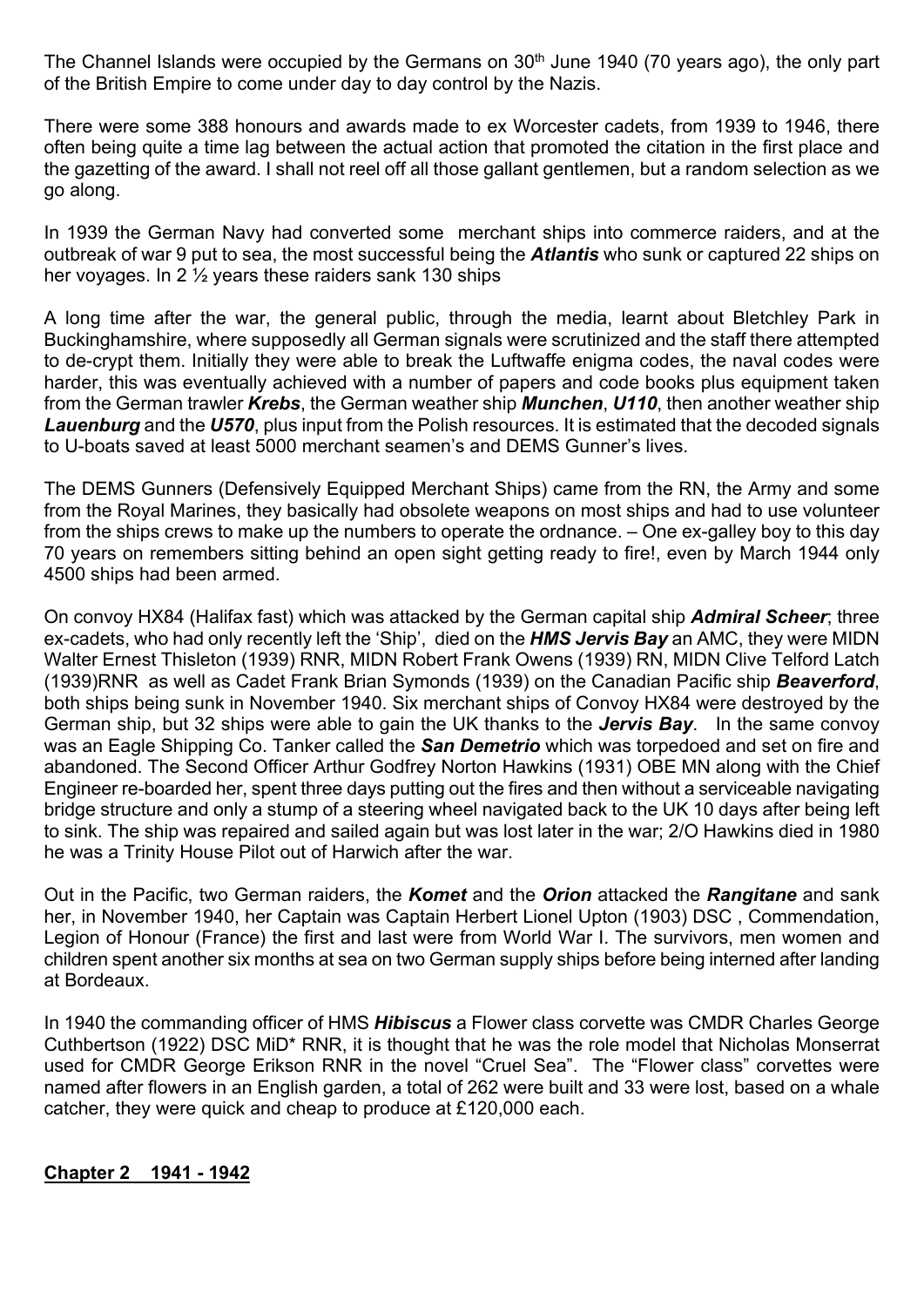Merchant Ship degaussing was not started until March 1941 by which time a number of ships had succumbed to the magnetic mines sowed by the Germans in North European waters.

*HMS Seal* a "Porpoise" minelaying submarine is captured by the Germans and eventually became the *UB* as a German submarine, the Allies also did something similar with *U570*, which became *HMS Graph* which ran aground in March 1944 on Islay Island and abandoned.

The next setback was the loss of *HMS Hood* in the North Atlantic, sunk by the *Bismarck* and *Prinz*

*Eugen* in May 1941, there being only 3 survivors, but three days later the Bismarck met the same fate.

The German U-boats would have claimed even further lives and ships, but between 1940 and 1941 their torpedoes were very unreliable and it took over two months to overcome this problem. The winter of 1940 to 1941 was also the worst weather ever experienced in the Atlantic which although rough on men and ships, prevented many attacks on the



convoys crossing the Atlantic. Then in the spring of 1941 warships began to be fitted with Radar and with the sinking of *U47* (Prien), *U99* (Kretschmer, and *U100* ( Schepke) as early as March 1941 a fifth of the current fighting strength, those that followed were not as experienced or so well trained*. U110* commanded by Fritz-Julius Lemp, who sank the *Athenia* on the first day of the war, was captured and gave up some of the secrets of the Enigma coding machine and code books.

The Germans broke the RN Basic Administrative Code in 1939 and was reading 50% of all Naval communications!

Slow Convoy SC7 in October 1940 was grossly inadequately protected with only HMS Scarborough for 75% of the voyage and 20 out of 36 merchant ships were lost (55%); U99, Otto Kretschmer sank 7 of those ships.

One of the Worcester's more famous sons was LEUT John Niven Angus Low (1927)GC RN, who was the X/O of *HMS Unity*, along with ABSMN Miller ensured that all of the ships company escaped the damaged and sunken submarine, when she was in collision with the Norwegian cargo ship *Alte Jarl*, they were the only two who did not escape and were both initially awarded the Empire Gallantry Medal, later changed to the George Cross. Incidentally the Navigating Officer on the *HMS Unity* at the time and who survived is Captain George Hunt DSO\*, DSC\*, MiD\* RN an ex-Conway cadet now in his nineties and lives in Brisbane.

It was always felt that during World War I that Merchant Navy personnel were not recognised sufficiently in the giving of honours and awards. This time the Merchant Navy were in it from day one, the day the *Athenia* was sunk.

In November 1941, a MN lapel badge was issued to all Merchant Seaman in lieu of a uniform!!. Ships losses were then 69% to U-Boats, 14% to aircraft, 7% to mines and 4% to surface raiders (not a good return on the cost of a battleship!) the remaining losses due to groundings or weather stress.

During the Battle of Britain, when the Blitz was at its worst, three OW's who were not seafarers, but one a District Officer with the London Fire Brigade, Mr. Ronald William Greene (1925) MBE was awarded a MBE for his efforts during the Blitz; and Constable Albert William Gorton (1915) GM of the Metropolitan Police was the only OW to receive the George Medal for saving the life of a woman in a badly damaged house with an unexploded bomb still inside the house. Private Henry Ogden (1933) MM and a Commendation for his brave conduct in the Civil Defence of London.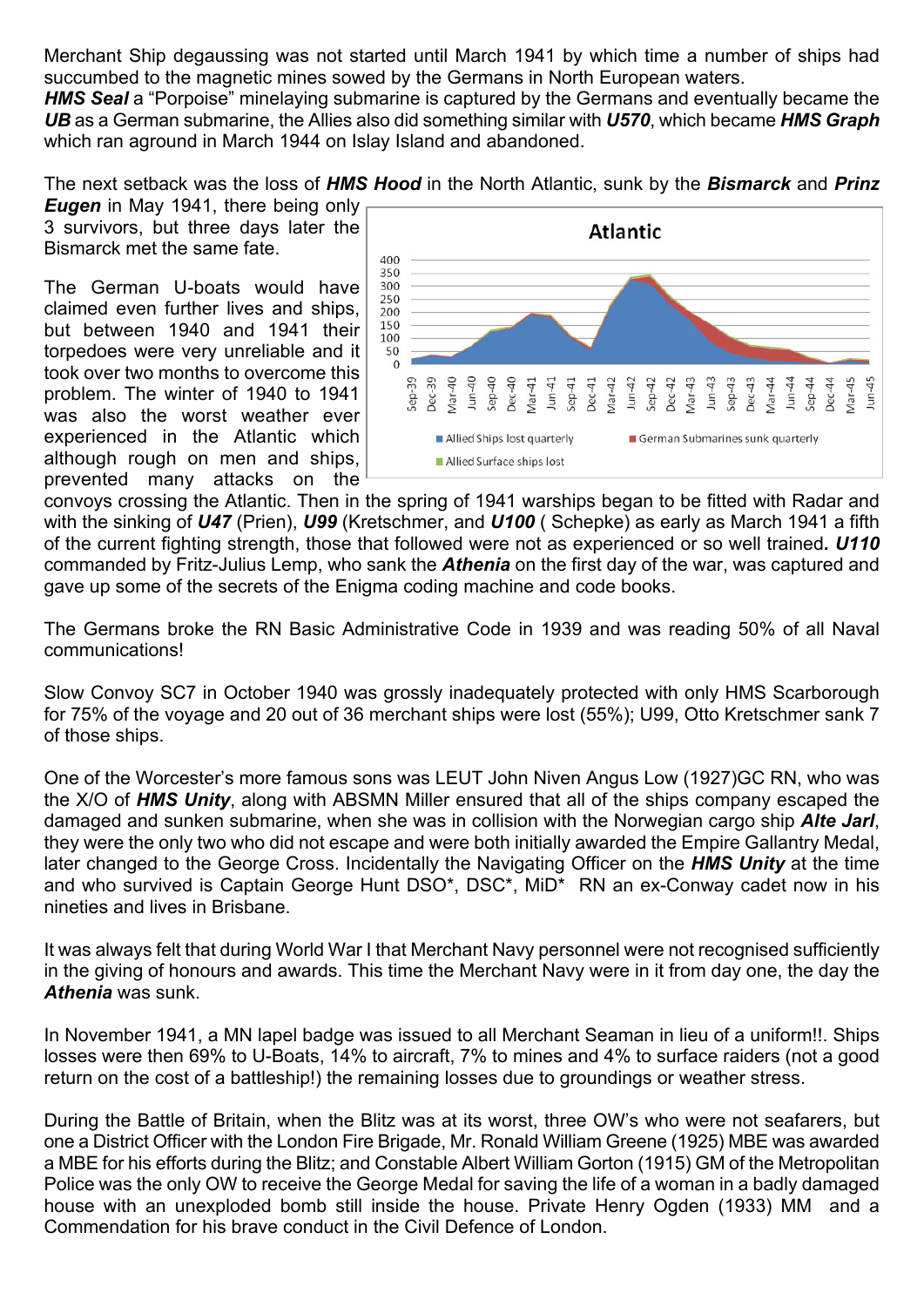The Suez Canal which was vital in enabling the British efforts in North Africa to fight Rommel's armies, was closed on several occasions when the Germans dropped mines into the canal.

Of ex-cadets who went into the RAF, 7% went into the Marine Craft section of the RAF manning the air rescue fast boats, on the other hand it should also be pointed out that there were 7 in number court martials out of those joining the grey/blue cloth, most of them Pilot Officers!!

OW's had a liking for serving in Submarines, 16 all told in WWII and quite a few were KIA in the Mediterranean. 73 were named as working on escort ships in the North Atlantic, 15 became involved in the landings in Sicily and a further 25 in Operation Neptune off the Normandy coast.

The greatest number of ex-cadets who volunteered for the armed services, strangely enough was in 1930 and 1931, when over half the leaving cadets took the "Kings Shilling", this was at the height of the Great Depression, and only 47 cadets left in 1931.

The largest Allied Merchant Ship to be sunk in WWII was the Empress of Britian at 42,348 grt on 28<sup>th</sup> October 1940.

In November 1940 in the Mediterranean the Allies had a win! Admiral Cunningham with a force of Battleships, cruisers and the Aircraft Carrier *HMS Illustrious* attacked the Italian fleet at Taranto where all 6 Italian battleships were at anchor or moored, the attacking Swordfish sank three and damaged a fourth so badly it was never re-commissioned.



9 British Hospital ships were sunk in WWII and CAPT William Pace (1902)

OBE, MN was Master of Llandovey Castle, a Hospital ship operating principally along the coast of East Africa and the Mediterranean, she carried 38,000 wounded personnel and in spite of her Red Cross markings suffered 7 enemy attacks.

Cyril Thompson of the shipbuilding firm Thompson in Sunderland on the North East of England was summoned to London to the Admiralty and informed that the country was going to send him over to America, in September 1940. This was the start of the Liberty Ship programme, that eventually defeated the U-Boats and won the Battle of the Atlantic. Liberty ships were an amalgamation of three designs, one of them being the *Dorrington Court*. After agreement had been reached in America to commence building these ship, basically a British Design with some modifications, Mr Thompson left the USA by sea and was torpedoed on his way back to England spent time in an open lifeboat clutching the documents to himself until rescued. Sometime later in the war he offered himself for service in the RN and was turned down, so he joined the RAF as an airman 2nd class, saw service in Italy as a Flight Sergeant and eventually commissioned. But his work on the plans and the production of Liberty Ships saved Great Britain and he could be truly called the father of Liberty Ships. (The three designs were to the Thompson ship *Embassage* class between 1935 – 1939 The *Dorrington Court* and the *Empire Liberty*, with some alterations by the American shipyards. The *Empire Liberty* the first British ship, was sunk by U557 on her maiden voyage August 1941

Eventually there were 18 shipyards building Liberty ships in America on the East coast, Gulf and West coasts of America, 5 of them run by Kaiser. The UK by the end of the war had 182 delivered to 64 British Shipping companies, including such names as P&O, Cunard, Orient Line, Blue Funnel, Blue Star, Port Line, Union Castle, Clan Line, and Hains to name just a few. All of them had the launching names changed to *SAM\*\*\*\*\** when they sailed und under the Red Ensign.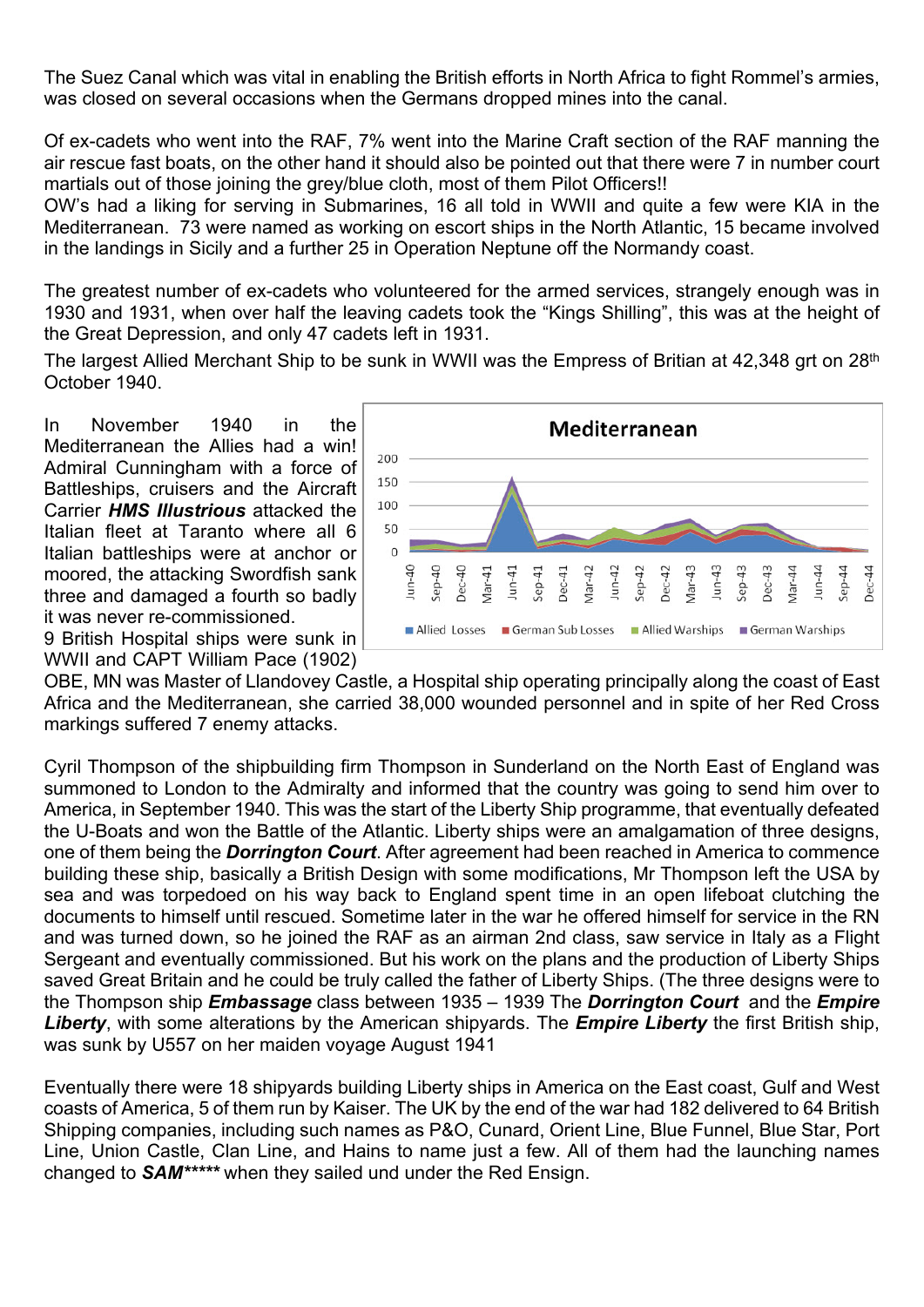Other countries also were given, under the Lend Lease programme, some of the 2710 Liberty Ships that were built, 43 went to Russia, Greece and Norway 13 each, Belgium 7, China 4 and the Dutch only 2. There were also 5 special ones designated as Naval Repair ships, 2 becoming RN and 3 USN. At the same time in Canada they built "*Fort*" ships and after they had run out of "*Fort*" names they were "*Park*" ships. In the UK the name started with "*Empire*.........." The late Captain Kenneth Alfred Hugo Cummins (1918) was the eldest Captain of any Liberty ship , he died in 2006 aged 106 after an active career in P&O.

At the beginning of 1941, there are still ships proceeding alone in the Atlantic and Indian Ocean, with the result that they are either sunk by German raiders, German Surface elements of their surface fleet or by U-Boats. And German aircraft, in just two months 271 ships are sent to the bottom, and there was worse to come One of the OW Submariners LCDR Cecil Bernard Crouch (1927)DSO\*\* RN. While the Commanding Officer of HMS Thunderbolt operating in the Mediterranean, he was KIA in 1943.

The Mediterranean saw many of the Royal Navies submarines lost there in the following years. CAM Ships are introduced with modified hurricanes flying off on a one way trip, the success of these led to the conversion and construction of Escort Carriers. The first one HMS Audacity was from a converted German prize, captured in March 1940, a cargo liner Hannover, renamed Sinbad, then Empire Audacity converted in January 1941 to become HMS Audacity, with convoy OC\G74 her Marlet fighters shoot down the first Kondor to fall victim to an Escort Carrier. She was unfortunately lost on 12.12.41 her crew consisted of RN officers and key technicians, but the seaman and engineroom staff were civilians signed on under T124X\* articles.

A German U-Boat sinks the Egyptian flagged passenger ship in the Atlantic, with 200 Americans onboard on 19th May 1941, well before Pearl Harbour.

By 1941 the food rationing in the UK was down to:-

4 oz butter: 2 oz of preserves; 2 oz of Tea; 1 oz of cheese; 12 oz of sugar and Meat to the value of 1 shilling and ten pence. (SPAM – Supply Pressed American Meat) Per person! In January 1941 the major stocks of food in the UK were down to:- Wheat 15 weeks............ Meat 2 weeks......... Butter 8 weeks Margarine 3 weeks.......... Bacon 27 weeks...... And no imports of Fruit And by late 1942 Great Britain had only 6 weeks foodstuffs for the whole nation.



Dorrington Court, the second prototype, launched in 1939. (Newcastle Museum)

Back out in the Atlantic the ss *Gairsoppa* was torpedoed, 3 boats got away, one under the command of 2/O Richard Hamilton Ayres (1927) MBE, MN, it set out with 35 men, but after 13 days he was the only survivor, when they finally sighted land they were too weak to use the oars, so the lifeboat was washed in towards the beach, but overturned in the breakers near the Lizard, three men survived this, but it was overturned a second time and helpers on the shore assisted the 2/O who was unconscious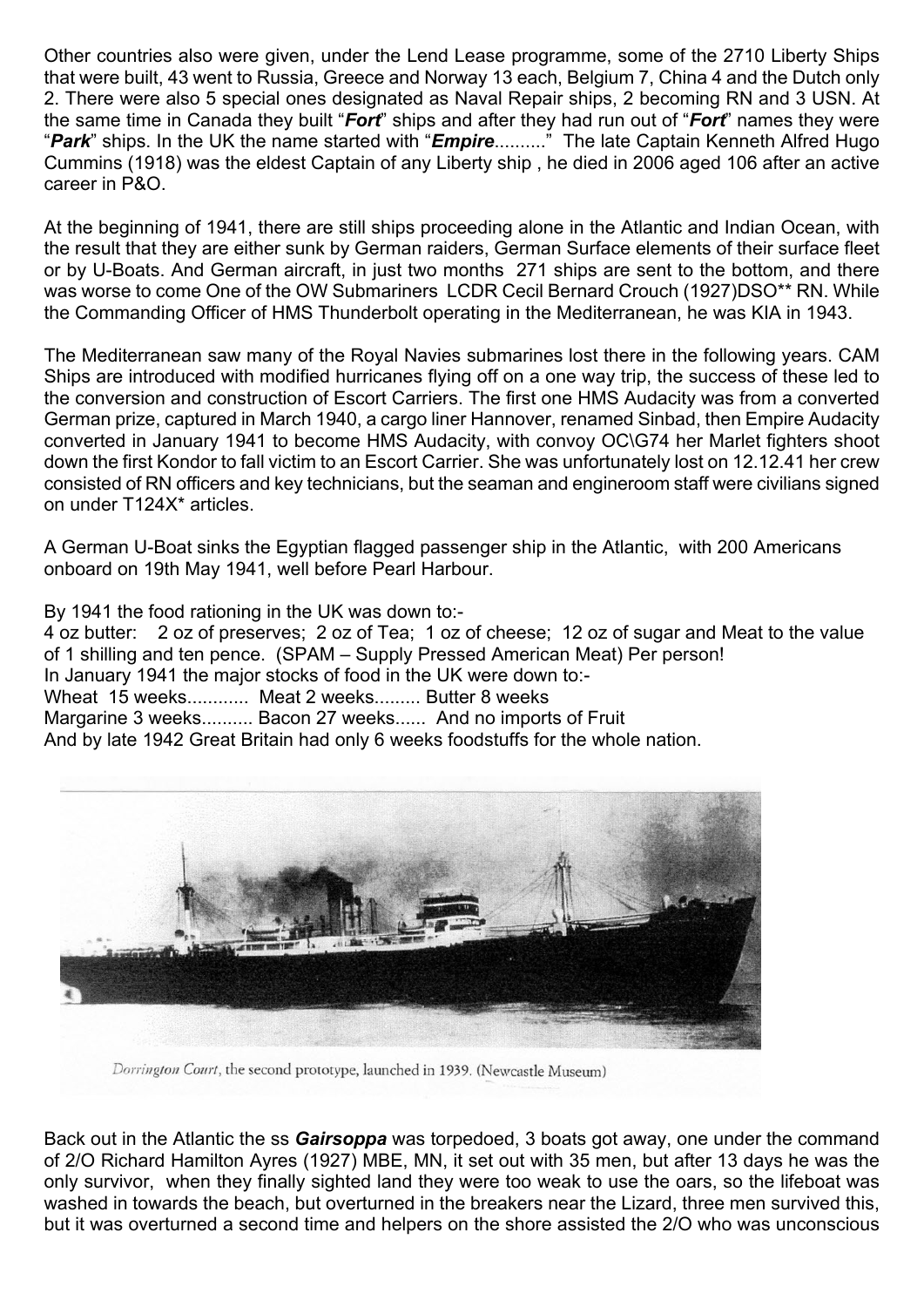the others last seen on a rock. The 2/O also was awarded a Lloyds Bronze Gallantry Medal as well as his MBE.

In the withdrawal from Crete in May 1941, LEUT Philip Frederick Cole (1931) DSC, MiD RN, who whilst serving on HMS Orient lost a leg, and later was the RN's Philatelic Officer located at the Fleet Air Arm Museum Yeovilton for 13 years.

The Battle of Cape Matapan, which was a resounding success against the Italian fleet, here again OW's stood up to be counted, SBLT (A) Grainger Patrick Carlisle Williams (1936) DSC RN flying off *HMS Formidable* against the Italian *Vittorio Veneto* Battleship, she escapes but 4 other ships are sunk and the *Pola* later. During 1941, the RN keeps supplies of aircraft, Hurricanes, to Malta flying them off *HMS Ark Royal* on a number of trips.

Around this time the boffins had dreaming up schemes to protect the merchant ships, some were successful and some not so good; for instance the anti-torpedo nets, which only protected about 70% of the ships length, they had also the effect of slowing a ship down when under weigh, and were not much good at speeds under 7 knots and over 15 knots. Then the was the Mark 29, a rubber hose which surrounded the ship with explosive to a depth of 10 feet, controlled from the bridge to go off when a torpedo struck it! A Holman Projector, a "Pig Trough", Pillar Box, Harvey Projector, PAC and FAM all these were rocket devices, mainly because of the shortage of ships guns for Merchant ships, and they were mostly devised to bring down attacking enemy aircraft.

Butterfield liferafts were standardised to 15 feet by 8 feet, double sided with a sharp end fore and aft to enable steering, side screens, storage lockers, a mast and yard, oars and rowlocks, and to be able to stand a free fall from 30 feet above the sea.

Cabin doors on ships were to have "Kick out" panels and their cabin port holes of sufficient diameter that a body could get through to escape. The fog buoy which was towed behind the ship, producing a

plume of water that the officer of the watch  $\frac{1}{\log \frac{B_{\text{Uoy}}}{\log B_{\text{Uoy}}}}$ could see, was designed by a 2nd Officer especially for convoy work and is still used today.

Towards the end of 1941, ship losses in the N. Atlantic had reduced, partial because of more escorts being available, better air cover (but not yet all the way across)the introduction of Radar and HF/DF, as well as the Germans pulling



aircraft resources from that arena to the German invasion of Russia. The weather in the North Atlantic at this time recorded gale force winds on 53 days from January to March, this caused quite a lot of damage, but did keep the U-boats down, though they did get some of the stragglers. The U-boats were increasing by 20 a month, and U-Boat losses were only 2 a month.

In November 1941 the German raider *Atlantis*, whilst replenishing *U126* is surprised by the cruiser HMS *Devonshire*, the German ship had cost the Allies 11 ships in the time she had been operating. German Kondor aircraft sank more tonnage than U-Boats in April 1941. But along came the 50 **CAM** (**C**atapult **A**ircraft **M**erchant) ship in 1941 with a Hurricane on a catapult, followed by **MAC** ships (**M**erchant **A**ircraft **C**arriers) with 3 to 5 Swordfish aircraft under the Red Ensign also carrying their normal cargo, albeit not the full load of grain or oil the former were Ben Line ships and the later a mixture of British Tankers and Anglo-Saxon ships. By 1943 there were Escort Carriers. The maximum number of ships in any one Atlantic Convoy was 167 ships.

I have seen somewhere but cannot confirm it, that Load Lines were adjusted during the war so that ships were more deeply laden.

At the close of the year 1299 allied ships had been lost in all theatres of the war. CMDRE Sir Roy Gill (1902) KBE, CBE, MiD, RD RNR was on the *Glenpark* on the Atlantic convoy HX133 out of Halifax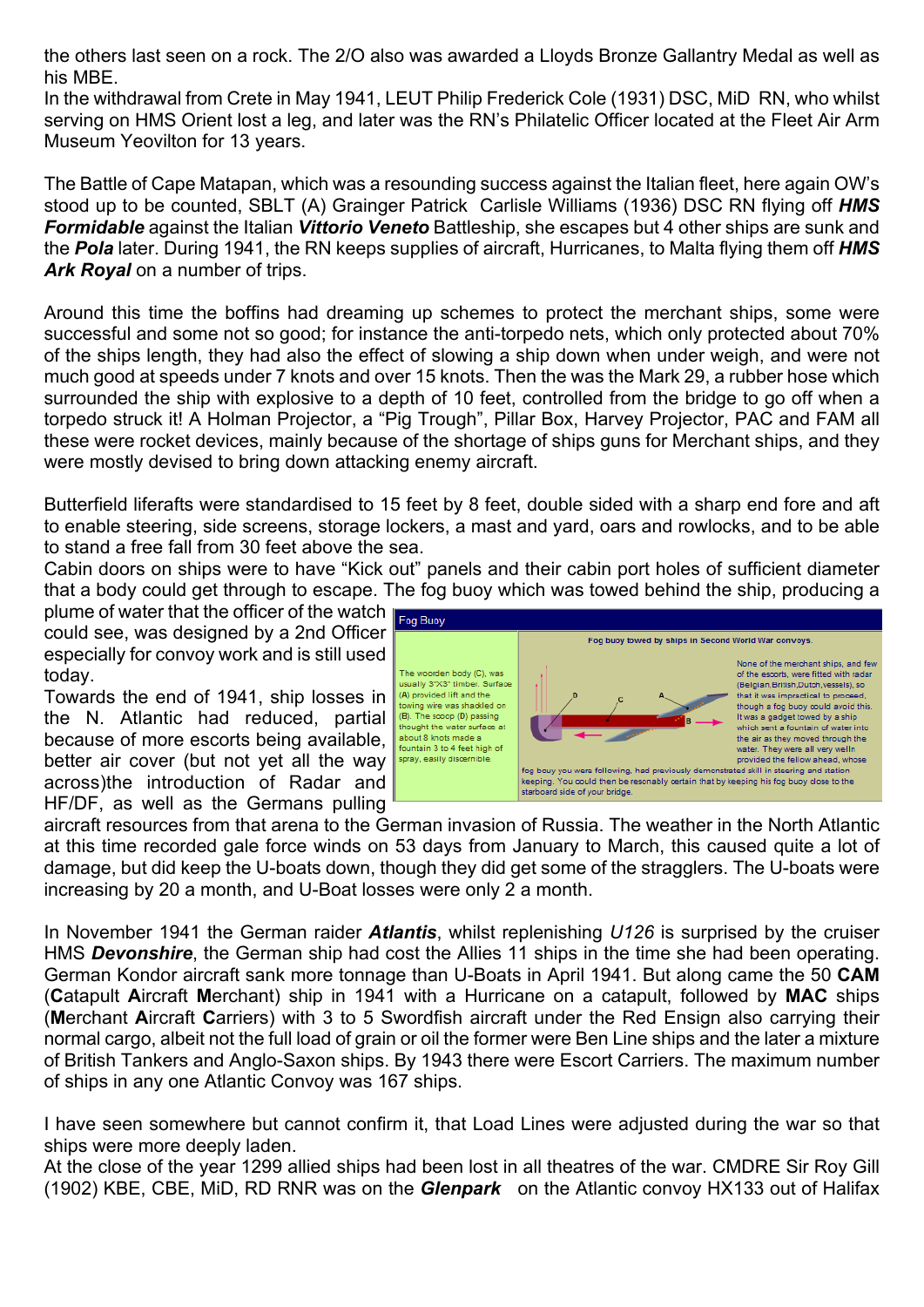to the UK which arrived safely in June 1941. The Suez Canal was closed in 1941 for 20 consecutive days by German aircraft flying over the desert and laying mines along the canal.

#### **Chapter 3 1942 - 1943**

In North Africa Major Ronald John Findlay (1919) MC\* won his first Military Cross, adding to it later in Italy, and Captain George Victor Legassick (1921) DSC RNR whilst in command of *HMS Saladin,* he was later to become, after the war, the Captain Superintendent of the *"General Botha"* the training establishment in South Africa, but was later sacked by a minister of the South African Government because he couldn't speak Africaans!.

The ship mv *Opana* was torpedoed at night in an Atlantic gale, the master with the assistance of Apprentice Peter Frank Luard (1939) BEM was awarded this for his efforts in the lifeboat over 6 days. The Americans are now fully committed to war, but still don't require ships to be in convoys for protection, when proceeding along the eastern seaboard of America, and the U-boats have a second "Happy Time" sinking ships in and around the Caribbean.

In March 1942 the raid on St. Nazire took place and an OW, LEUT Edward Alfred Burt (1930) was awarded a DSC for his action over the two days it took place, in command of ML 362, on Operation Chariot. Admirall Dönitz in 1942 despatched a total of 62 U-boats into the Mediterranean, none ever came out again!

In April 1942, the Kriegsmarine had an outrageously successful "Channel Dash", when their surface ships, *Gneisenau, Scharnhorst, Prinz Eugen* and 6 destroyers, 14 torpedo boats, 26 Schnelboots left Brest for the run to Wilhelmshaven, getting 300 miles into the voyage before being detected being unsuccessfully engaged by the Dover coastal batteries, and a swordfish attack in which 42 aircraft were lost. A sea borne naval attack by 5 RN destroyers took place off the Dutch coast, where HMS *Worcester* a Harwich based destroyer was badly damaged by two 11 inch shell strikes later taking a further 9 hits and had to be towed into Harwich and was never fully repaired before the end of the war.



Brazil enter the war on the side of the Allies in August 1942 after U-Boat activity had sunk 5 Brazilian ships, although their warships stayed south of the equator, they did allow Allied ships to use their ports and facilities.

Convoys were being assembled and despatched from Scotland and Iceland across the top of the world to Murmansk – which was very close to the Russian/Norwegian border, only fifty miles from a German controlled airfield! – or Archangel much further east – Now comes the infamous convoy PQ17 which was disbanded or, to be exact told to scatter off the North Cape, with no support from the escorting ships, though this is not exactly to whole truth. The Luffewaffe and the U-boats, between them sank 21 ships out of 34 ships leaving Iceland, mainly American cargo ships, however the escorts were British, and commanding the close escorts on HMS Keppel was CMDR Broome RN. On the 4th July at 2215 hrs the convoy was told to scatter, because the Admiralty thought that the German surface ships Tirpitz, Admiral Scheer, and Hipper with 6 Destroyer escorts had sailed from Alten Fjord in northern Norway, but they didn't sail until pm on the 5th July and returned to their safe anchorage by 2130hrs on the 5th July. The Russian convoys supplied the Russian army and air force a tremendous amount of material and food, from the UK alone went 5218 tanks – Churchill tanks were made by Vauxhalls – 4343 trucks, and 7413 aircraft, £8 million of food, £45 million of machine tools and £5 million of medical supplies.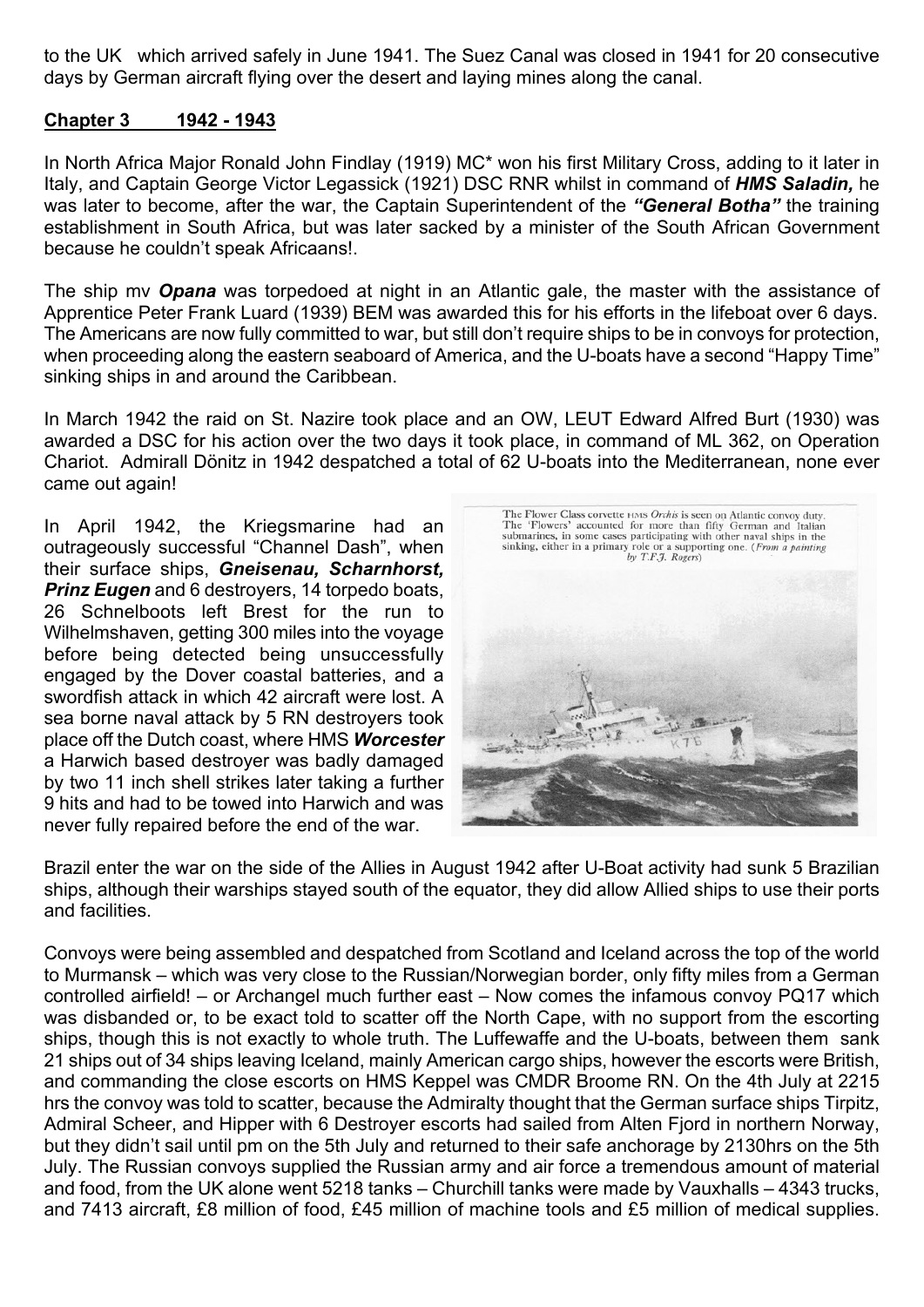The Americans sent 14,795 aircraft, 7537 tanks, 51,503 Jeeps, \$US 1.3 Billion of food and 15 million pairs of Boots!, this was a cost of 18 warships, 104 merchant ships 829 men of the Royal Navy and Merchant Navy, on the other side of the ledger 31 U-Boats were sunk and 93% of cargo shipped to Russia arrived, compared to 96% which safely arrived via the Persian Gulf, and 99% in via Vladivostock. In July the infamous "Russian Convoy PQ17" took place with ex-cadets heavily involved, either in the Merchant Ships or the warships. LCDR Vivian Dickinson Hamlin Bidwell (1915) DSC\* RN was part of the escort serving aboard *HMS La Malduine.* Also LEUT Harry John Hall (1925) DSO, DSC\* RNR, as the senior corvette escort HMS *Stayner* on that convoy. Later in command of, HMS *Lotus* in Operation Torch, sinking a U-Boat. The summer convoys went west of Iceland, through the Denmark Strait, with the winter route east of the Faeroes, south of Bear Island to Murmansk/ Kola inlet and in the summer to Archangel.

When the Japanese advanced to the West and South, taking Hong Kong and then Singapore, the **Dominion Monarch** was in drydock in Singapore, only the efforts of the ships company under the direction of the Chief Engineer managed to reassemble her engines so that she could escape to New Zealand.

In the Battle of Bay of Bengal, Japanese aircraft and submarines devastated merchant shipping from Calcutta to Colombo, bombing Colombo harbour on Easter Sunday 1942 and in December 1942 they bomb Calcutta. The tanker *British Judge* was undergoing was undergoing repairs having been bombed and machine gunned in the Sunda Straits. She managed to sail and made for Mombasa where she lay for nine months before sailing for Durban, then Capetown, on to Brazil and finally Mobile in Texas to be drydocked for repairs having made a 20,000 mile journey for the repairs.

The Germans had earmarked Madagascar as a U-Boat base in Vichy French Diego Suarez, and urged the Japanese to set up a base on the Island. However the Allies set up the largest amphibious force since the Dardenelles, with the Allies invading the Island and taking over in just 48 hours. 2/O Robert Henry Pape (1921) on the *Winchester Castle* and CMDR John Pomer Sommervaile (1930) RN were both Mentioned in Despatches for their part in Operation Ironclad.

HMT *Langibby Castle* was torpedoed by U402 in June 1942, in the Atlantic with 26 killed although not sunk, she commenced a voyage of 3.400 nautical miles without a rudder or stern, through SW'ly gales, no escort and managed to make 9 knots, fighting off a Kondor aircraft en-route limping into Gibraltar to be patched up and send off to the Clyde still without a rudder and was later at Operation Torch in North Africa, Operation Husky (Sicily) and Operation Neptune (Normandy) where she was a LSI ('Elsie') with units of the Canadian Third Infantry Division and Royal Naval and Royal Marines the handle the LCA's onto Juno beach.

On the home front in 1942 a Mr Irvine Le Mesurier Croll (1903)MBE was awarded a MBE for being the Manager of the Southampton Employment Exchange. Mind you this is possibly because he convinced a number of young merchant seaman to join the RN, this did happen according to my ex-Galley Boy mentioned earlier, which is how he ended up on the Escort Carrier HMS *Biter* as a 'Jack Dusty'!

The HMT *Llandaff Castle* a little later in the year was not so lucky being torpedoed and breaking in two, but all survivors being rescued in 3 days, Captain Cornwallis Jasper Clutterbuck (1920) OBE MN for his courage and excellent judgement, and also Third Officer Creighton Earle Causley Windram (1936) a Commendation.

In September and November 1942 the Axis had a bit of their own medicine, when the German raider *Stier* and the American cargo ship *Stephen Hopkins* had a shoot out which caused the German ship to be abandoned the American sinking later, while the Dutch tanker *Ondina* and the RINS Bengal, a minesweeper fought the Japanese raider *Hokoku Maru* which blew up, the other two ships though damaged made port safely.

The P&O ship ss *Strathallan* was torpedoed and sunk by U562 in December 1942, on board were 4000 British and American troops and 250 QA Nurses also were 5 OW's ranging from the Captain,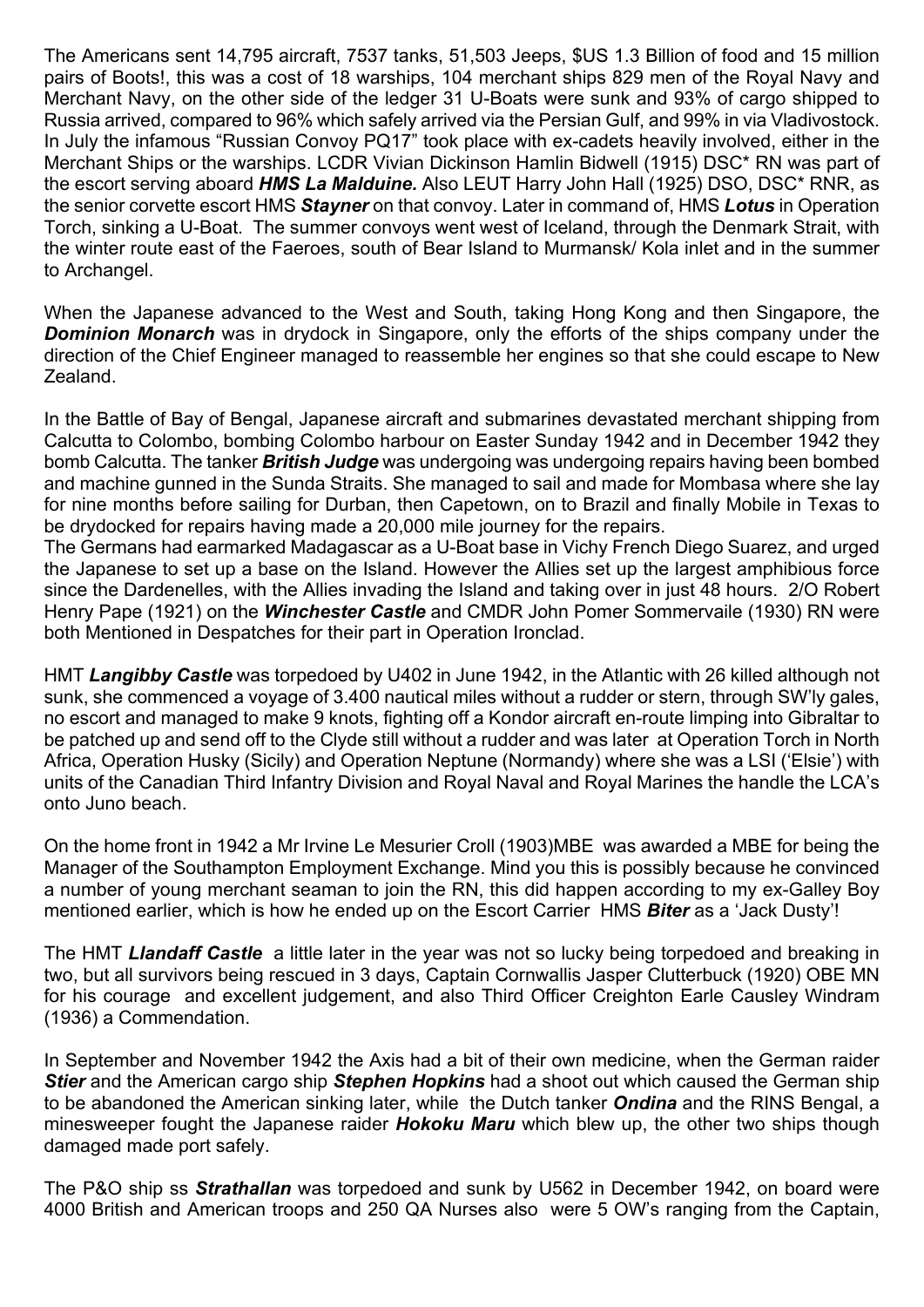John Henry Biggs (1899)CBE MN who received the CBE, his Chief Officer John Cavendish William Last (1916) an OBE, then cadet Robert Thomas St Clair Mckibbin (1940) the BEM, and John Frank Wacher (1942) a Commendation as well as Henry Richard Wade (1940); both Last and Wacher became Commodore of P&O.

On another P&O Troopship the *Strathmore* was CAPT Joseph Kennedy Chaplin (1902) CBE, ADC, RNR who must have thought here we go again, since he had been present as a junior officer in WWI at the Battles of Dogger Bank, Heligoland and Jutland!



*Rhexenor's* fourth mate taken<br>prisoner by U-217 was landed at<br>Brest where he was interrogated<br>before being sent to Milag Nord<br>POW camp near Bremen

Clan Line was badly hit during WWII, losing 27 ships of the 46 she had in 1939 and 79% of the ships crews did not survive of those 27 ships.

Short Sunderland flying boats, of which 739 were built and used by Coastal Command to patrol the sea lanes of the Atlantic, flying out of Pembroke in Wales, Iceland, Northern Ireland and some time the Azores, they were supported by a very versatile American aircraft, the Catalina PBY some 3920 were built and used world-wide, it could be configured as a bomber, torpedo carrier, and used as a convoy escort, on anti-submarine or air-sea rescue duties.

Although the German Navy had designed and in 1935 built one aircraft carrier named the *Graf Zepplin*, but it was never completed, partly because Herman Goering would not allow anyone to have a say in what aircraft could be used and built. The ship was scuttled in 1945. The forgotten sector of the German Navy was the Schnellboot (E-Boats) waged a continuous and sometimes successful war right up to 1945.

During August and September 1942, U-boats located 21 out of 63 convoys, seven were attacked and 43 merchant ships sunk, and by November there were 200 operational U-boats along with a further

170 on trials and training. U-Boats were sinking merchant ships at twice the rate that the combined British, Canadian and American output of new ships.

The evacuation of Greece with 22 Merchant ships over six days under continuous air attack, some 50,000 men were rescued some on HMS Defender with CMDR Gilbert Lescombe Farnfiled (1925) DSO, DSC, RN and in command of HNS Qe LCDR Thomas Keith Garrad (1909) DSC, OBE, RNR assisting in this evacuation. At the end of 1942 in the New Years Honours, RADM Sir Oswald Henry Dawson (1898) was knighted, spending many sleepless nights as a convoy commodore on Ocean voyages.



#### **Chapter 4 1943 - 1944**

On 23rd February 1943, sixty one ships sailed from New York to be met by 40 U-Boats, the battle raged for 5 days over some 600+ nautical miles, 12 ships were sunk in atrocious weather and the loss of lives was heavy. At this point the loss of ships and men was extremely critical, however by the end of March 1943, with some 525 ships in convoys across the Atlantic and there were 44 U-Boats looking for them; there was a change in the tactical scene , with extra aircraft, some from shore bases and the introduction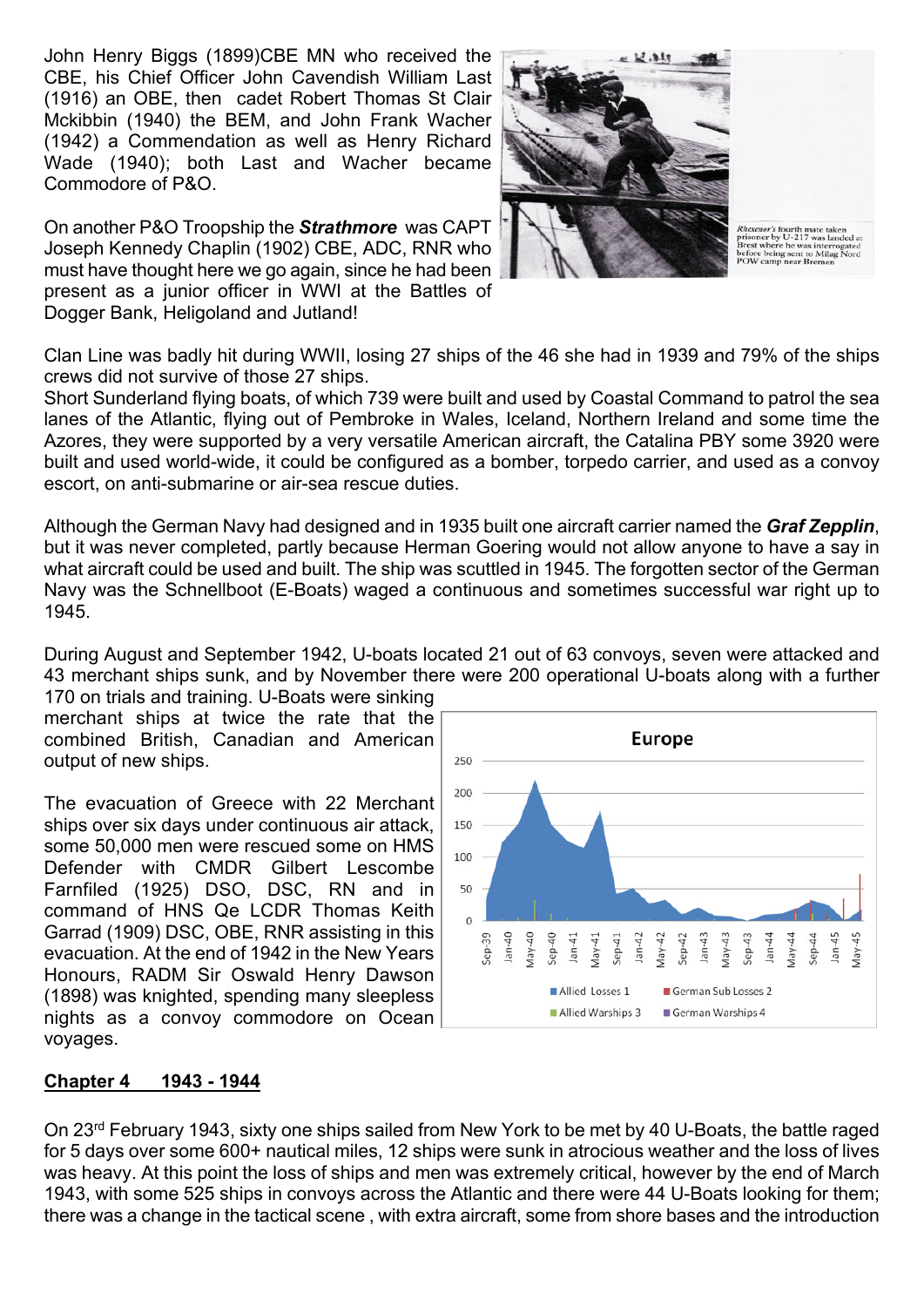of Escort Carriers, the USS *Boque* and HMS *Biter*, the upshot was 22 U-boats sunk but only 20 ships were lost. Grand Admiral Dönitz by the end of May 1943 conceded that Germany had lost the Battle of the Atlantic.

In March 1943, the loss of ships and men, in the North Atlantic and around the globe reached its apogee with more ships being lost than were being built.

Rescue Ships;- 29 were requisitioned from ships owners including all 11 vessels of Clyde Shipping Co, 6 from GSNC, and two the *Zamalek* and *Zafaran* of the Egyptian Pharonic Mail Line!, most were short sea vessels, now attempting Atlantic or voyages to Russia.

The turning point of WWII from the Allies point of view was around April/May 1943. The Russians get the Germans to surrender Stalingrad, the British 8th Army win at El Alamein, Americans win the Battle of Midway, and The Battle of the Atlantic, though not over is now going more the way of the convoys than the U-Boats. VLR aircraft were making a difference in the Bay of Biscay and landing rights had been negotiated with neutral Portugal for an airbase in the Azores. The more sophisticated equipment being used by the Allies was making a difference, with centimetre Radar, Hedgehog missile throwers, improvements in ASDIC (SONAR), HF/DF (Huff Duff), Bletchley Park, more Escort vessels and Escort Carriers.

For example Convoy ONS5 in May 1943 was attacked by 50 – 60 U-Boats, but by the end of May 1943 41 U-Boats were lost in one month, and 140 "Liberty" ships a month were being launched. Tobruk in North Africa, by the end of the war had 70 vessels of all types laying on the harbour bottom, 33 showing some of their superstructure above water. LEUT Robert Arthur Neville Cox (1935) DSC, MiD RNR was killed while minesweeping the harbour and under air attack, later KIA; as was SLBT John Easton Niels Carter (1937) MiD RNR.

Tobruk had to be supplied by sea to keep Rommel's army at bay, one of the smaller ships that did this was the ss Penshurst, which during 8 months was constantly attacked by aircraft and submarines, but held them all off, shooting down 2 aircraft and damaging another, with no casualties, Captain James Grant (1906) MN was awarded the OBE for this show of courage and leadership.

Operation Harpoon was the convoy prior to Operation Pedestal which unfortunately was unsuccessful, but 3/0 Montague Patrick Kingston Fyrth (1928) on board the tanker ss *Kentucky* a sister ship to the ss *Ohio* was awarded a Commendation for his part in trying to gain Malta.

Later in 1942 was the Operation Pedestal, aka WS215 the Malta convoy that was so desperately required with much needed supplies, and fuel. Here there were a number of OW's involved in the 14 fast Merchant Ships, 3 Aircraft Carriers, 2 Battleships, 4 Cruisers, 14 Destroyers and a decoy convoy from Alexandria. Apprentice Albert Godfrey Allson (1942) DCM MN on the *Clan Ferguson*, torpedoed, he set about saving crew from his ship in the water, was captured by an Italian flyingboat and became a POW, it is estimated that 12 OW's were involved either on merchant ships or RN fleet ships and in the air above the convoy, another was C/O Rex Ansell White (1933) DSC MN on the *Brisbane Star* after she had been hit by an aerial torpedo and had her bows blown off, she made Malta by going astern at 5 knots!

Whilst in the Mediterranean, the Malta convoys from Alexandria had the Glen Line ship HMS **Breconshire**, commanded by a RN officer and flew the White Ensign with a T124X<sup>\*</sup> crew was sunk 8 miles short of Valetta harbour, and LCDR George Onslow Graham (1936) DSC\*, MBE, MiD\* RN who later served in the RNZN and loaned to the Malaysian Navy.

(\*T124X or T124 "Articles of Agreement" – "pledging themselves to serve under Naval Command".)

The record for building a "Liberty" ship went to the Kaiser plant in California from keel laying to delivery was 8 days, she was launched 4 days 5 ½ hours after the keel was laid the *Robert E Peary. T*he British prefix SAM? Called after Uncle Sam! These were on Bareboat Charters to the Ministry of War Transport,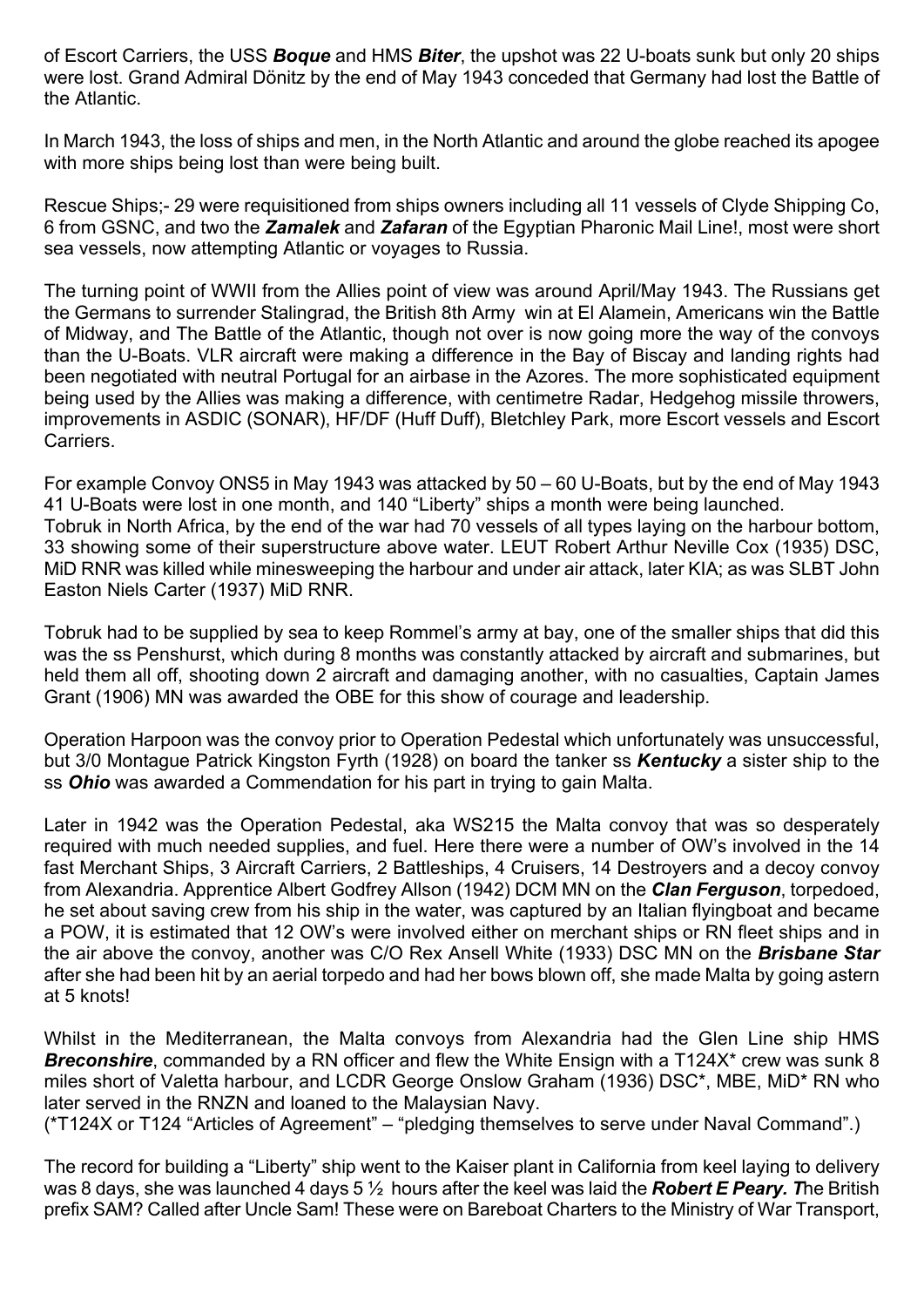who then allocated them to British Shipping Companies. Those with an "*Ocean*" prefix, of which 60 came to the UK were less standardised than the Liberty ships, there were also 354 "*Fort*" and "*Park*" ships from Canadian ship yards of which 31 were sunk, and 77 "Empire" ships lost.

Operation Torch took place on 8th November 1942 with the first of the Allies massive amphibious landings of World



The meeting of the two surviving Liberty ships, Jeremiah O'Brien (left) and John W. Brown (right) off Cape Cod on 16 August 1994.

War II. With simultaneous landings at Casablanca, Oran and Algiers, there were 521 ships taking part and 67% being Merchant ships of one sort or another and 64% coming from Great Britain, further down the track it required 106 merchant ships to support this endeavour. This cause Hitler to occupy the remainder of France and capture the French fleet, they are too late, the French scuttled,3 Battleships, 7 cruisers, 30 destroyers, 16 submarines and many smaller vessels. Eventually General Montgomery's 8th Army and General Eisenhowers forces meet up and expel Rommel's troops and capture 150,000 German and Italians including 9 generals. King George VI remarked, "The debt of Dunkirk has been repaid"!

One of the more unusual cargoes carried by "Liberty" ships was from America to India, 63,204 Mules for use in the Jungle in Burma, not on the same ship, were 6657 camels, 10924 horses and 64 husky dogs.

In April 1943 the "Man that never was" a Major Martin RM body was deliberately wash up on Spanish soil with papers that suggested that the next Allied objective was to be freeing Greece from the German Yoke. In October 1943 a repatriation of 790 wounded POW's from Germany to Britain!, and some no doubt going the other way.

Between 1940 and 1944 there were 100+ British Submarines in the Mediterranean giving an operational strength of 35 on patrol at any time. While of the 820 operational U-Boats 718 were destroyed in action, and the life expectancy of a submariner was only 50 days. While Kondor aircraft sank more tonnage than U-boats in April 1941, and this is also true of U-boat kills, more U-Boats overall sunk by either aircraft operating at sea off ships or VLR aircraft operating out of shore bases. The greatest size of any convoy was 167 ships.

In July 1943 The Allies had an even larger amphibious landing operation, Operation Husky, this time on the southern coast of Sicily, the Americans under General Patton with 66,000 troops and the British under General Montgomery with 115,000 British and Canadian troops and all told 2730 vessels from 6 RN Battleships to 930 little TLC's; Tank Landing Craft who rapidly changed their name to Landing Craft Tank. Along with the Monitor HMS Erebus where CMDR Hadress Waller D'Arcy-Evans (1915) RN was Mentioned in Despatches. Operation Husky produced 4 OW's with MiD's one DSC and one KIA. Leut Edward Trenchard Green-Kelly (1930)DSC RN who was killed in action with MTB655. Meanwhile in the air SQDNLDR Peter Godfrey Powell (1934)RAF whose unerring skill in navigation on heavy raids to Peenemunde and Berlin earned him a DSO.

#### **Chapter 5 1944 -1945**

The Salerno landings, called Operation Avalanche on mainland Italy were not quite as heavily supported by ships as Operation Husky, in the main, OW's were in Landing Craft (Various) LEUT George Robert Hogg (1921)MiD RNR, and later in Operation Shingle at Anzio, LCDR Oscar Henry Carew Mid RNR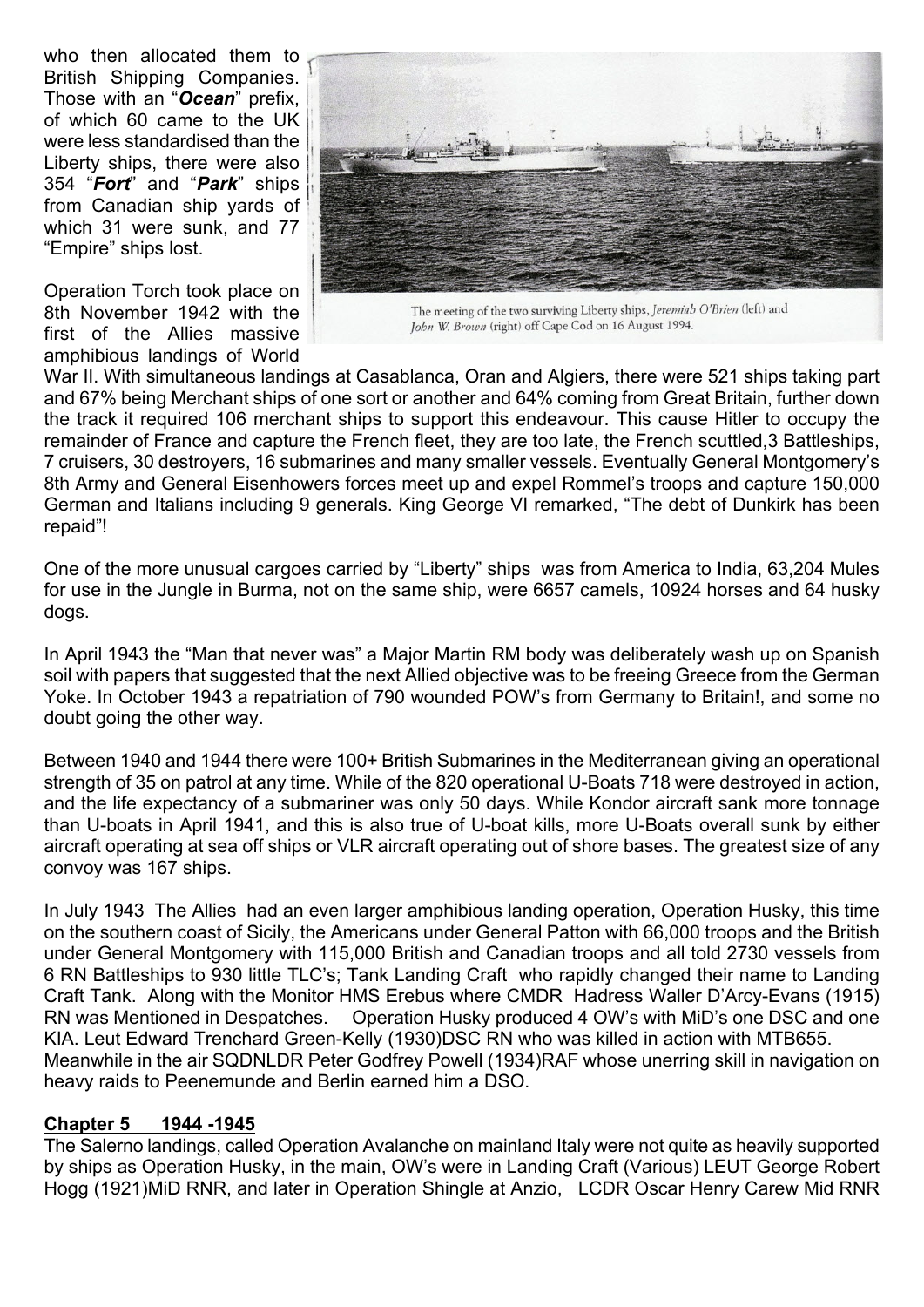had LST 361 along with 4 other OW's involved with LST's either at sea or at their bases in Messina or Ancona.

In August 1944 saw 2 LCDR RNR and one LEUT RNR involved in "Special Operations" this usually meant taking personnel into or away from enemy held territory, LCDR Thomas Hewitt Maxted (1937) DSO, RNR (He landed Odette Churchill ) LCDR Michael Patterson Salmond (1937)DSC, RNR in 15th MGB Flotilla, and LEUT Francis William Milton Cosens (1935) DSC, RNR in MTB's in the Mediterranean Mean while, because *Worcester* had involvement in Canada at Halifax and the **BIG** explosion in WWI, half the world away in Bombay we had two OW's being at the WWII **BIG** explosion when the Fort Stikine went up alongside the docks, they were SBLT Benedict Marian Lobo (1937) Commendation RINR, and LCDR George Pebbles Frazier (1930) RIN also was awarded a Commendation for action in this horrendous explosion. (There was also a horrific explosion in Bari as well but more damage and lives were affected in the Bombay explosion.)

Out in the Atlantic LCDR Sidney Richard James Woods (1923) DSC, MiD, RNR in command of HMS *Wren*, destroyed *U473*, he was to command 6 RN ships by the end of the war, before returning to command in Clan Line.

Air Marshal Stephen Charles Strafford (1917) CB, CBE, DFC RAF, the DFC was gained in WWI, and the Companion of Bath for organisation of aircraft at the Normandy landings. Shades of one of Worcester's long time hero's Admiral "Teddy" Evans and his "Evans of the Broke" scenario. CAPT John Richards Barnes (1924) DSO, MiD\* RN, while in HMS Ashanti in an action with two German Destroyers Z1 (Leberecht Maas) and Z32, the first he sank, and the second left a blazing wreck, he later became a silversmith with his own hallmark, registered at Goldsmiths Hall. From 1944 onwards the Allies a special type of convoy, called "Greyhound" convoys these were 14 knot, all tanker, convoys to move oil products from the Caribbean and East Coast of America Stanlow and Avonmouth to be piped to Hamble and Fawley, 11 convoys of an average 19 ships in each. It was estimated that 4 large (16,000 tons) tankers per day were needed to keep Great Britain going back in 1942.

The build up of men and material on the British Isles started at the end of 1943 and the south of England, especially around the ports became a vast military camp getting ready for the push across the Channel. The maritime portion of this was Operation Neptune.

Before the ships and landing craft could land, the beaches had to be surveyed for obstacles and explosive devices and that's where LCDR Paul Wilson Clark (1928) DSC\* RN surveying the beaches and minesweeping undertaken by CMDR Antony Hubert Gleedon Storrs DSC\* and Admirals Commendation RCNR; ( later RADM); CMDR John Pollington Apps (1913) DSC, MiD\* RN; CMDR Lionel Geoffrey Lyne (1934) DSC, OBE, MiD, RN; LCDR Charles Donald Callieu (1928) DSC, OBE RNVR; LCDR Edward Alfred Burnham (1939) MiD RNR; LEUT Frank Measham Berncastle (1928) DSC\*, MID\* RN; before the LST, LCI and the Mulberry harbours could even approach the coast of Normandy.

This WAS the greatest amphibious landing ever with a grand total of 4.798 vessels involved from 6 Battleships, 23 cruisers, 135 destroyers among that number.

The 400 units of the two Mulberry Harbours required 160 tugs for towing them into position and a further 59 old merchant ships and warships to be sunk as blockships.

Into all this activity came OW's on all sorts of craft, quite a few commanding LST's as well as on various supporting ships protecting the invasion from German interference. Two that get a mention are CAPT John Gerald Beveridge Oates (1923) DSC, MN in command of the Cable ship Alert, and LEUT Bernard George Griffiths (1931) MiD of HMS Sancroft who assisted in laying the "Pluto" pipeline, and after the Armistice, Captain Walter Croston Dillon (1907) as the Master of the John W Mackay for laying this pipeline, was recognised with an OBE. This underwater pipeline did not really meet the needs of the task meeting only 8% of the demand, and "CHANTS" were brought in. (**C**hurchill's **H**oly **A**nswer to the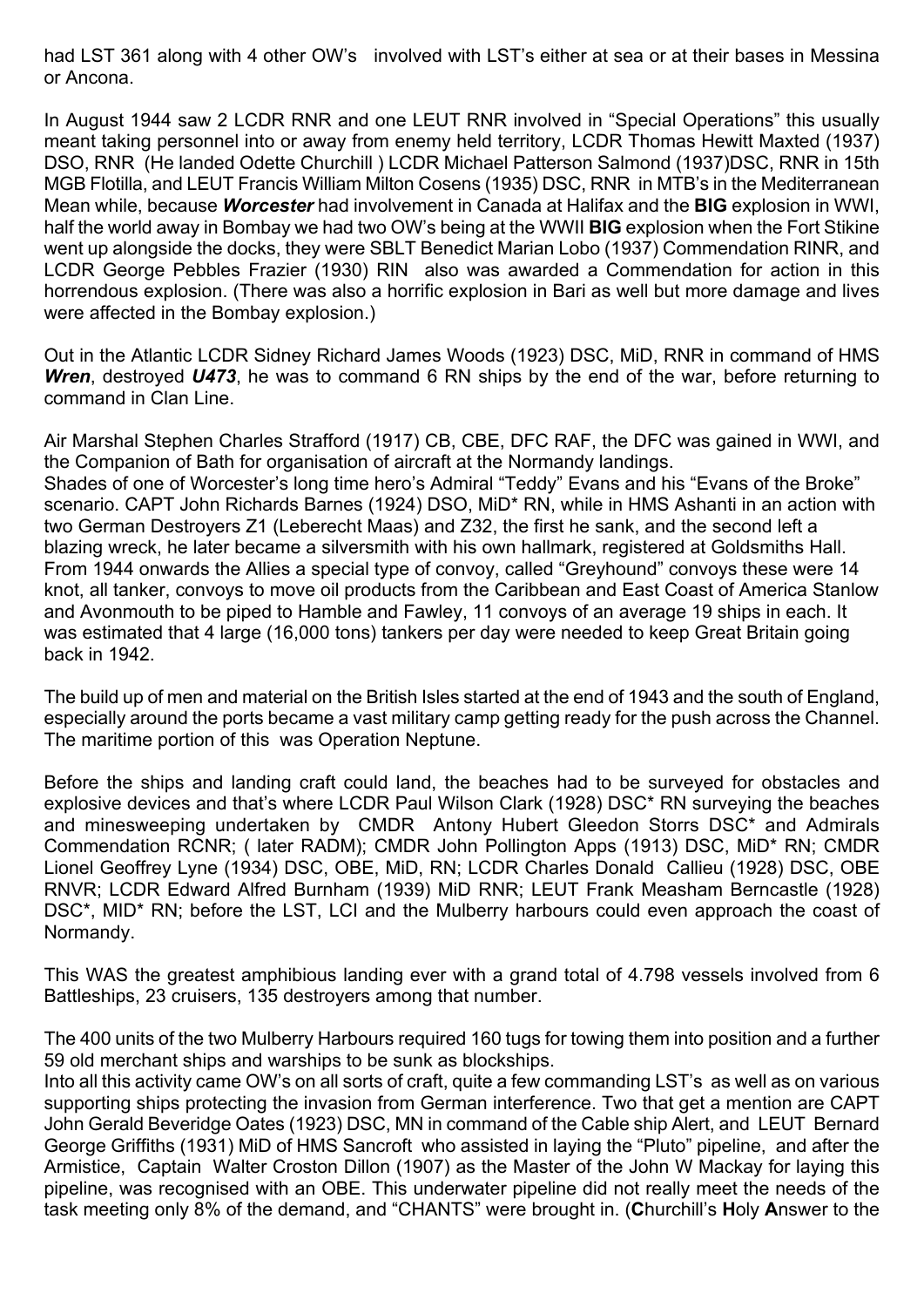**N**azi **T**error) these were small coastal tankers which moved the necessary fuel to the beaches, and followed the advance through the liberated French and Belgium ports, there was also a second pipeline called "Dumbo" across a more narrow part of the Channel from Dungeness to Boulogne.

Not long after D-Day, a great storm blew up from the North East and wrecked the more eastern Mulberry Harbour off "Omaha" beach. This lasted for 4 days and was considered the worst for 40 years. The main problem at sea off the beaches was ships being mined, with German small craft coming in under the cover of darkness and laying varying types of mines. 11 Allied ships were lost to them by the end of June 1944.

Ashore, SGT Peter Mitchell (1929) in the Army Air Corps won a DCM and LCDR Ronald John Murray (1934) DSC, RNVR part of assault group J2, and LTCOL Charles Ronald Cowan (1928)OBE in the ROAC, Major Morris Arthur Grace (1930) Royal Engineers won a military MBE for gallantry at the Normandy landings.

These are only a few that in some way took part in either Operations Neptune or Overlord, all together I calculated about 32+ OW's were recognised for their involvement plus quite a few that took part but didn't get any recognition for their efforts.

In August 1944 Operation Anvil was to be the simultaneous landing on the southern shores of France, this didn't happen and the Operation was renamed to become Operation Dragoon, the landings being spread over the mainland between Toulon and Cannes, and a fourth on outlaying islands a grand total 897 major warships and 1300 small assault landing craft, with 9 Escort carriers standing offshore to supply superior air power. Two OW's became involved LCDR John Kenneth Shaw Downham (1926) MiD RNR for the planning of the Operation and LEUT Lionel Thomas Hancher Johnson (1939) RNR also a MiD for taking part. There were a number of ex-cadets on the large number of Landing Craft involved.

By January 1945, a U-Boat that attacks an Allied ship virtually signs her own death warrant, 4 found this to their own cost when operating around the British Isles in the last week of the month. In this month attacks by British aircraft carriers on oil installations at Palembang Sumatra where LCDR John Charles Nicholas Shrubsole (1932)DSC, MiD RN, both flying off the deck of HMS *Victorious* attached to the British Pacific Fleet. As well LCDR Stephen Fraser Forbes Shotton (1935) DSC, RNR flying off HMS *Indomitable* in Operation Meridean.

In March 1945, the Germans switch their V-Bombs from London to Antwerp, and the last V2 lands on 27th March in London, Of the V1's and the 9000 launched 25% failed to cross the channel and 1280 fell on London, killing 6200 and injuring another 18,000, of the V2's 1050 launched, 518 hit London, killing 2574 and injuring 6523 persons.

Early in May 1945 two OW's were honoured for the daring attack in midget submarines on the German Battleship Tirpitz in a Norwegian fjord, they were, LEUT John Arthur Cotching (1938) DSC, MiD, RNR and SBLT Christopher Harford Roncoroni (1939) DSC RNR , the LEUT was KIA. Midnight on 8th May 1945 was VE day (Victory in Europe)

On the 9th May 1945, the first of 150 U-Boats surrendered, flying a black flag started to arrive, most to the UK, but some to American ports, a further 200 are scuttled, of those who arrive in port, about 25% are taken up by the Allies the remainder are sunk in the North Atlantic off Northern Ireland in January 1946.

Of the Kriegsmarine surface vessels, there was 1 Battleship, in the Baltic, the *Gneisenau*, no longer in active service. 4 Heavy Cruisers, *Admiral Scheer* – sunk at Keil by RAF, *Admiral Hipper* used as a refugee ship, bombed and later scuttled*, Lutzӧw* in the Baltic, *Prinz Eugen* which was years later taken to Bikini Atoll and had an "A" bomb dropped on her!, only the light cruisers *Leipsig* and *Nurnberg* along with 14 Destroyers survived WWII.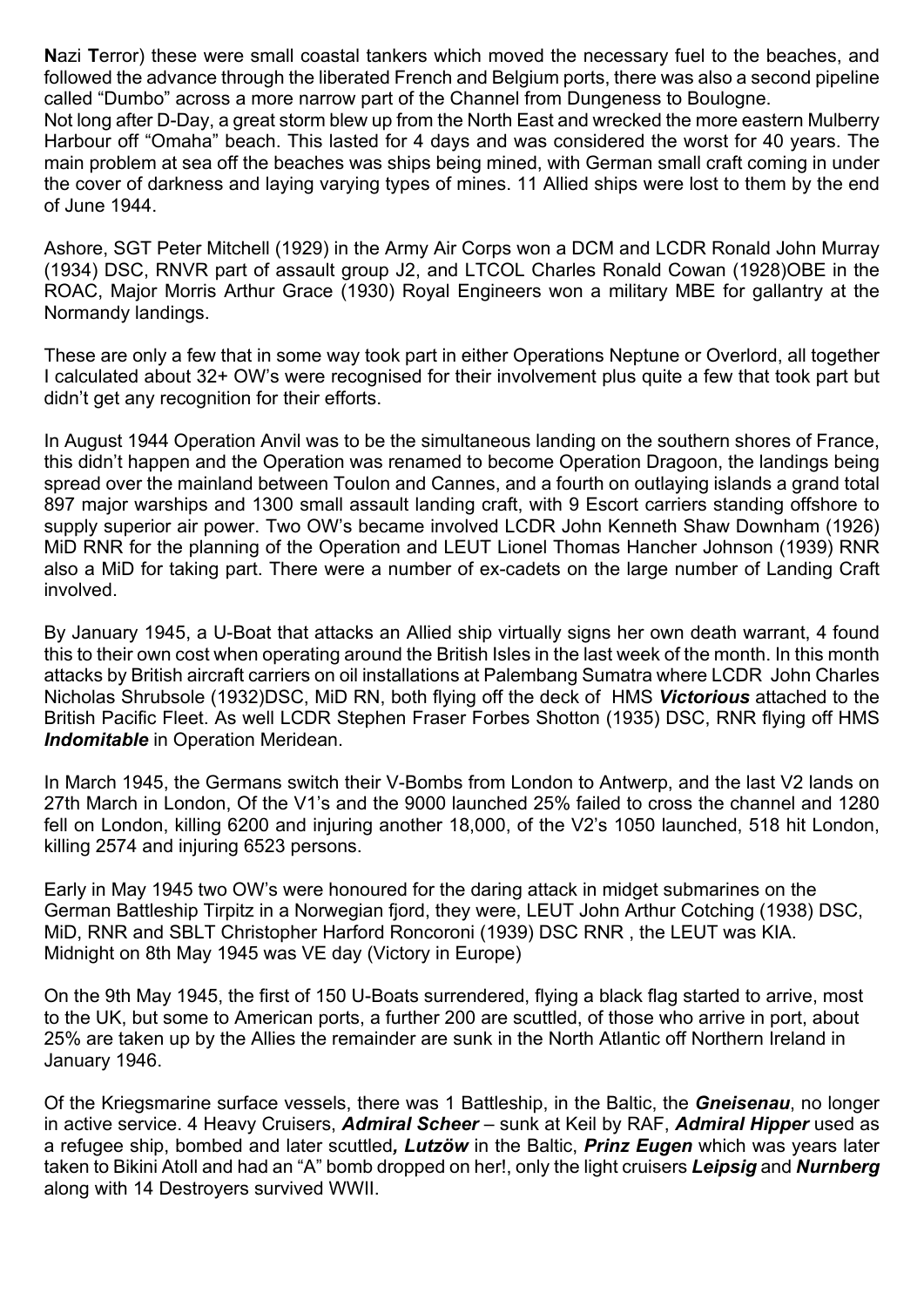Out in the Pacific, where although most of the reporting in the media was of action by the considerable forces of America, there was a sizable British presence in the shape of the British Pacific Fleet now known as "Task Force 57" comprising of two Battleships, King George V, and Howe, 4 Aircraft carriers, five cruisers 11 Destroyers (2 Australian) , the Aircraft carriers were the main weapon with Seafires (a marine version of Spitfire) Avengers, Hellcats, and Corsairs, these attacked Sakishima Island where

LDCR Donald Arthur Dick (1938)RN won a DSC and a MiD, plus also a further MiD in Korea but unfortunately was KIA. The ships especially the Carriers were targeted by Kamikase attacks but saved from serious damage by their armoured flightdecks.

The last major surface warship action of the war took place when the Japanese cruiser Haguro attempts to sail through the Malacca Straits, fleet submarines



report her movements and Escort Carriers try to catch up but are sighted so the Japanese ship turns back, After a few days, then on 16th May 1945 the 26th Destroyer flotilla are ready off Penang, HMS' Saumarez, Venus, Verulam, Vigilant and Virago attack from both sides in a classic night torpedo action sending the cruiser to the bottom. On board these ships were two OW's , LEUT Raymond James Veniss Perrin (1939) MiD RN on HMS *Virago* and LEUT Angus Harvey Baber (1940) RNR on HMS *Vigilant*.

The first "A" bomb was dropped on Hiroshima, killing 80,000 people and the next day the 9th August 1945 a second "A" bomb is dropped on Nagasaki killing 40,000 people. VJ Day is declared on 15th August 1945 and the end of World War II.

During the 5 years and 8 months of the war. 9027 Honours and awards were made to the Merchant Navy and Fishing Fleet. In 1940, Lloyds War Medal was struck for the Merchant Navy and Fishing Fleet. By the wars end the RN had lost 9.3% of its personnel and 427 ships, while the British Merchant Navy lost 35,000 personnel and a further 5720 POWs.

A quotation from the 2nd Steward of the Blue Funnel Ship "Rhexenor" after being in an open lifeboat for 7 days, "Sun out, making things a little cheerful, good breakfast: 2nd Mate thought we deserved it. – Pemican, Biscuit, prunes, raisins and nuts with 2 oz of water. Lunch was 1 oz of water, Dinner was 2 oz of water" – they sailed 21 days covering 1236 nautical miles.

## *Appendix. A* **Posthumous Awards**

**Mention in Despatches** (MiD) Commendations.

SBLT Ball (1938) DSC, MiD - Dunkirk C/O Fosse (1920) on *Ville de Strasburg* LCDR Kerridge (1919) MiD 2/O Hudson (1933) on *Turakina* LEUT Low (1927) George Cross. HMS **Unity** *SBLT Lydekar (1938) MiD HMCS Weyburn* LEUT (A) Shears (1931)HMS **Formidable** LCDR Smyth (1894) *LST 80* aged 68!

Nil in Army or RAF

*Appendix B.*